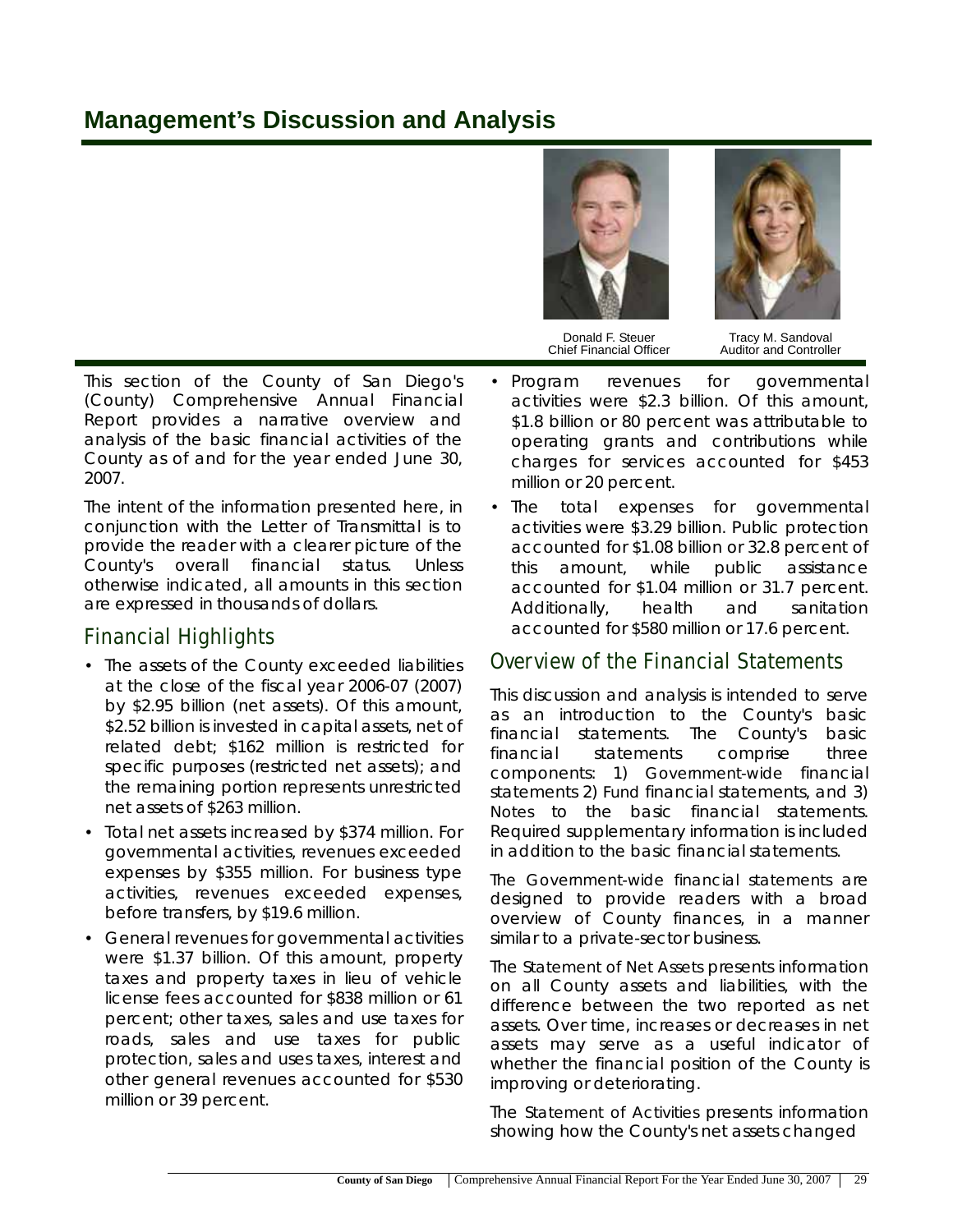



The illustration below depicts the required components of the basic financial statements.

during the most recent fiscal year. All changes in net assets are reported as soon as the underlying event giving rise to the change occurs, regardless of the timing of related cash flows. Thus, revenue and expenses are reported in this statement for some items that will result in cash flows in future fiscal periods (e.g., uncollected taxes and earned but unused vacation leave).

Both of the aforementioned government-wide financial statements distinguish functions of the County that are principally supported by taxes and intergovernmental revenues (governmental activities) from other functions that are intended to recover all or a significant portion of their costs through user fees and charges (business-type activities). The governmental activities of the County include general government, public protection, public ways and facilities, health and sanitation, public assistance, education and recreation and cultural. The business-type activities of the County include airport operations, wastewater management and sanitation districts.

*Fund financial statements* are groupings of related accounts that are used to maintain control over resources that have been segregated for specific activities or objectives. The County, like other state and local governments, uses fund accounting to ensure and demonstrate compliance with financerelated legal requirements. All of the funds of the County can be divided into three categories: governmental funds, proprietary funds and fiduciary funds.

*Governmental funds* are used to account for essentially the same functions reported as governmental activities in the governmentwide financial statements. However, unlike the government-wide financial statements, governmental funds financial statements focus on near-term inflows and outflows of spendable resources, as well as on balances of spendable resources available at the end of the fiscal year. Such information may be useful in evaluating a county's near-term financing requirements.

Because the focus of governmental funds is narrower than that of the government-wide financial statements, it is useful to compare the information presented for governmental funds with similar information presented for governmental activities in the governmentwide financial statements. By doing so, readers may better understand the long-term impact of the government's near-term financing decisions. Both the governmental funds balance sheet and the governmental funds statement of revenues, expenditures and changes in fund balances provide a reconciliation to facilitate this comparison between governmental funds and governmental activities.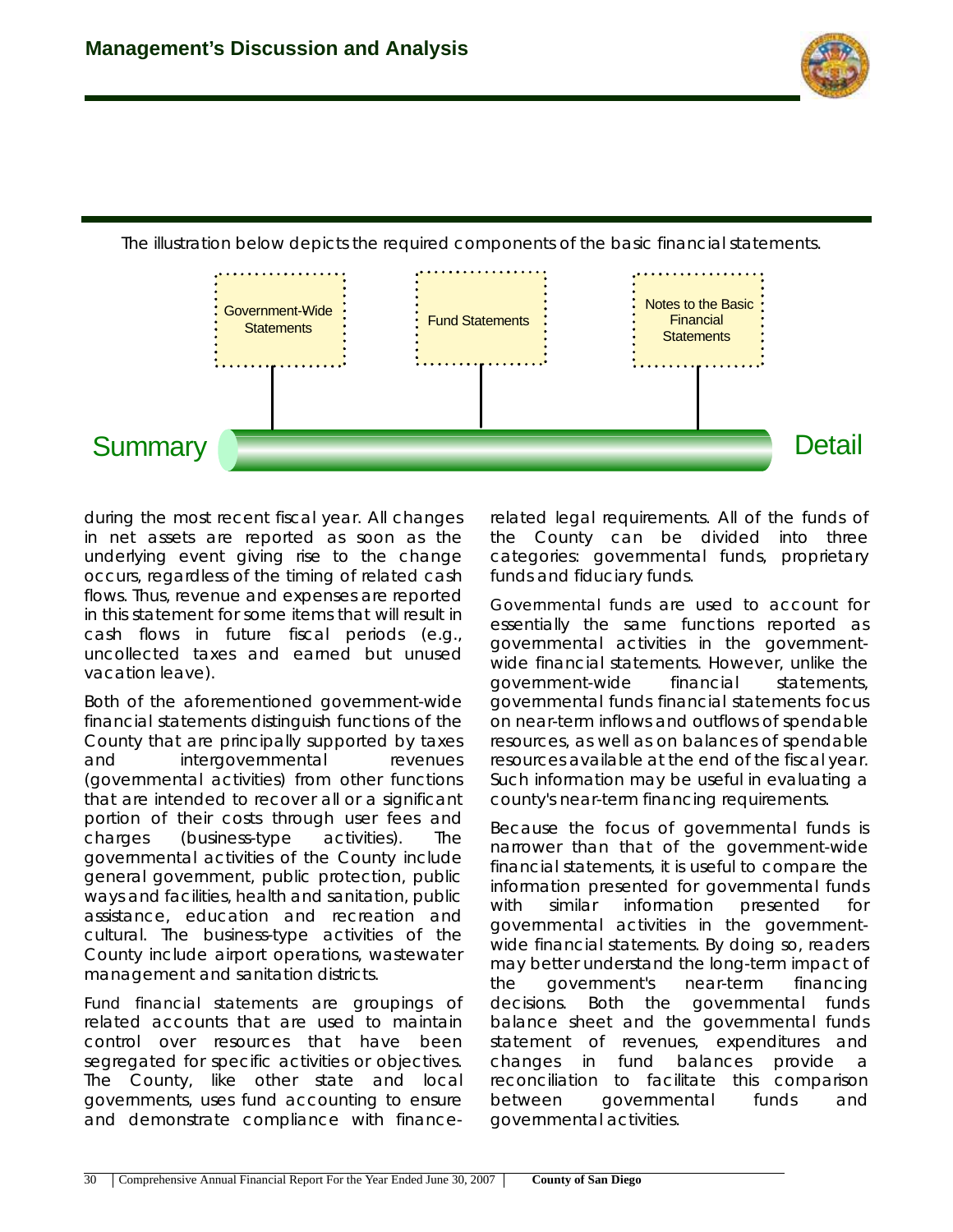The County maintains twenty-seven individual governmental funds. Information is presented separately in the governmental funds balance sheet and in the governmental funds statement of revenues, expenditures and changes in fund balances for the General Fund and the Tobacco Securitization Special Revenue Fund, both of which are considered to be major funds. Data from the other twenty-five governmental funds are combined into a single, aggregated presentation. Individual fund data for each of these nonmajor governmental funds is provided in the combining financial statements and supplemental information section in this report.

*Proprietary funds* are generally used to account for services for which the County charges customers - either outside customers, or internal departments of the County. Proprietary funds provide the same type of information as the government-wide financial statements, only in more detail. The County maintains the following types of proprietary funds:

*Enterprise funds* are used to report the same functions presented as business-type activities in the government-wide financial statements. The County uses enterprise funds to account for sanitation services, wastewater management and airport operations. These nonmajor enterprise funds are combined and aggregated. Individual fund data for each nonmajor enterprise fund is provided in the combining financial statements and supplemental information section in this report.

*Internal service funds* are an accounting device used to accumulate and allocate costs internally among the County's various functions. Internal service funds are used to account for the financing of public works and communications equipment; the financing of materials and supplies (purchasing); for start up services for new and existing county service districts; for the County's public liability and employee benefits activities; the financing of fleet services; for facilities management

activities; for the financing of information technology services; and for the financing of clothing and personal sundry items for persons institutionalized at various County facilities. Because all of these services predominantly benefit governmental rather than business-type functions, they have been included within governmental activities in the governmentwide financial statements.

The County's *nine internal service funds* are combined into a single, aggregated presentation in the proprietary funds financial statements. Individual fund data for the internal service funds is provided in the form of combining statements in the combining financial statements/schedules and supplemental information section in this report.

*Fiduciary funds* are used to account for resources held for the benefit of parties outside the government. Fiduciary funds are not reflected in the government-wide financial statements because the resources of these funds are not available to support the County's own programs. The accounting used for fiduciary funds is much like that used for proprietary funds.

*Notes to the basic financial statements* provide additional information that is essential to a full understanding of the data provided in the government-wide and fund financial statements.

*Required supplementary information (RSI)* is also presented. It provides budgetary comparisons for the General Fund and the Tobacco Securitization Special Revenue Fund (a major fund) in separate Schedules of Revenues, Expenditures, and Changes in Fund Balance-Budget and Actual. Additionally, the *RSI* provides trend information on the County's funding progress of its pension system, the San Diego County Employees Retirement Association (SDCERA), for the last three actuarial evaluations.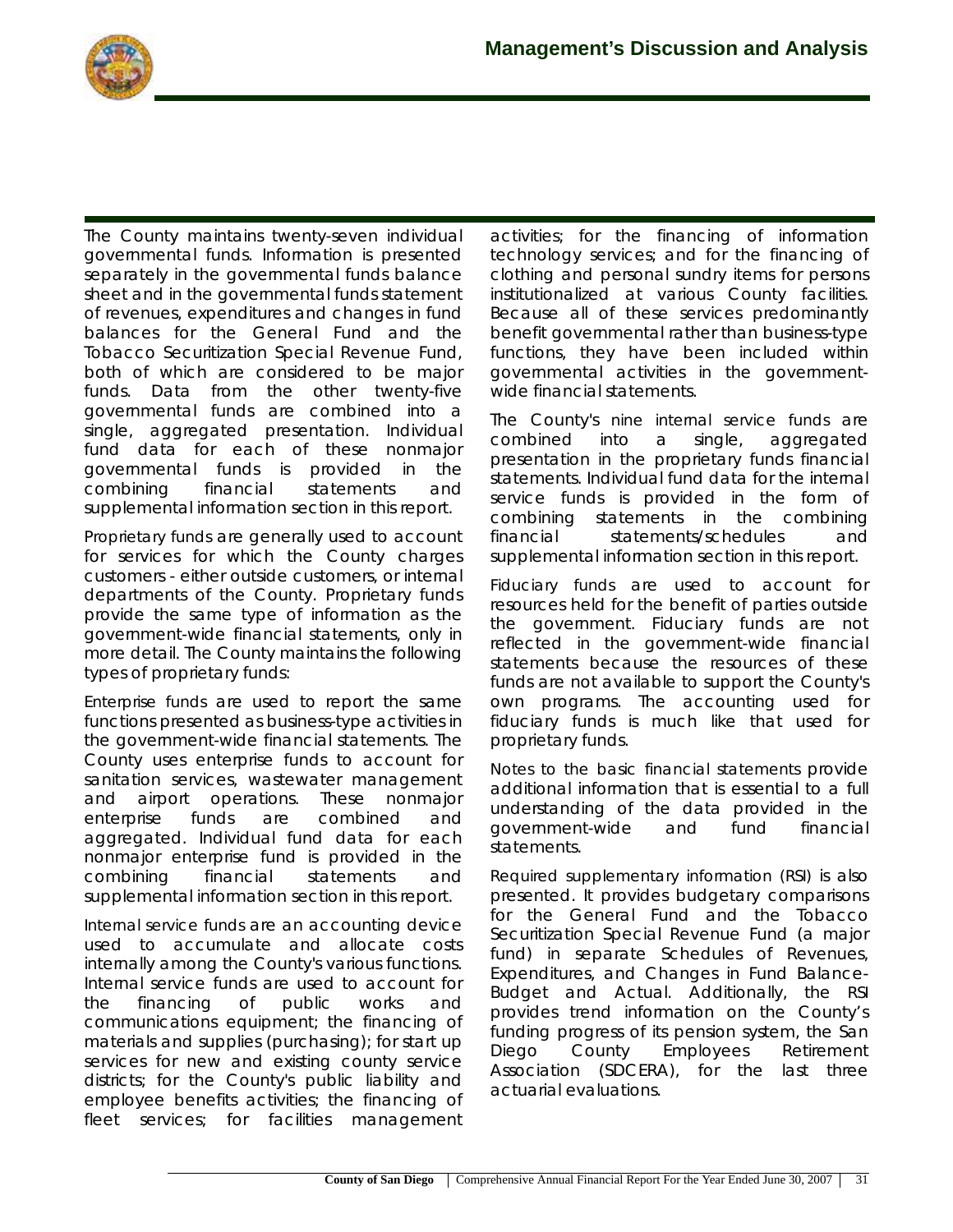

*Combining financial statements/schedules and supplemental information* section of this report presents combining and individual fund statements and schedules referred to earlier that provide information for nonmajor

governmental funds, enterprise funds, internal service funds and fiduciary funds and are presented immediately following the required supplementary information section of this report.

## **Government-wide Financial Analysis**

### **Table 1**

| <b>Net Assets</b><br><b>June 30, 2007</b><br>(In Thousands) |                                |            |                                 |         |              |            |
|-------------------------------------------------------------|--------------------------------|------------|---------------------------------|---------|--------------|------------|
|                                                             | <b>Governmental Activities</b> |            | <b>Business Type Activities</b> |         | <b>Total</b> |            |
|                                                             | 2007                           | 2006       | 2007                            | 2006    | 2007         | 2006       |
| <b>ASSETS</b>                                               |                                |            |                                 |         |              |            |
| Current and other assets                                    | \$<br>2,888,810                | 2,610,156  | 87,186                          | 84,646  | 2,975,996    | 2,694,802  |
| Capital assets                                              | 2,755,506                      | 2,710,793  | 115,100                         | 100,174 | 2,870,606    | 2,810,967  |
| Total assets                                                | 5,644,316                      | 5,320,949  | 202,286                         | 184,820 | 5,846,602    | 5,505,769  |
| <b>LIABILITIES</b>                                          |                                |            |                                 |         |              |            |
| Long-term liabilities                                       | 2,385,188                      | 2,396,272  | 2,893                           | 3,134   | 2,388,081    | 2,399,406  |
| Other liabilities                                           | 509,529                        | 530,516    | 2,065                           | 3,349   | 511,594      | 533,865    |
| Total liabilities                                           | 2,894,717                      | 2,926,788  | 4,958                           | 6,483   | 2,899,675    | 2,933,271  |
| <b>NET ASSETS</b>                                           |                                |            |                                 |         |              |            |
| Invested in capital assets, net of related debt             | 2,409,050                      | 2,367,442  | 112,549                         | 97,212  | 2,521,599    | 2,464,654  |
| Restricted                                                  | 162,318                        | 224,635    |                                 |         | 162,318      | 224,635    |
| Unrestricted                                                | 178,231                        | (197, 916) | 84,779                          | 81,125  | 263,010      | (116, 791) |
| Total net assets                                            | \$<br>2,749,599                | 2,394,161  | 197,328                         | 178,337 | 2,946,927    | 2,572,498  |

# **Analysis of Net Assets**

*Net assets* may serve over time as a useful indicator of a government's financial position. In the case of the County, assets exceeded liabilities by \$2.95 billion at the close of fiscal year 2007.

The largest portion of the County's net assets (85 percent) reflects its investment of \$2.52 billion in capital assets (e.g. land, infrastructure, buildings, and equipment); less any related outstanding debt used to acquire those assets. The County uses these capital assets to provide services to citizens; consequently, these assets are not available for future spending. Although the County's investment in capital assets is reported net of related debt, it should be noted that the resources needed to repay this debt must be provided from other sources, since the capital assets themselves cannot be liquidated for these liabilities.

An additional portion of the County's net assets, \$162 million, represents resources that are subject to external restrictions on how they may be used. External restrictions include those imposed by grantors, contributors, laws and/or regulations of other governments. The remaining portion of the County's net assets includes \$263 million in unrestricted net assets.

At June 30, 2007, changes in net assets before transfers (revenues minus expenses) equaled \$374 million, a \$13.7 million or 3.5% decrease from the previous year. Principal revenue sources contributing to the change in net assets were operating grants and contributions of \$1.83 billion and taxes of \$1.072 billion (including: property taxes; sales and use taxes for public protection; and property taxes in lieu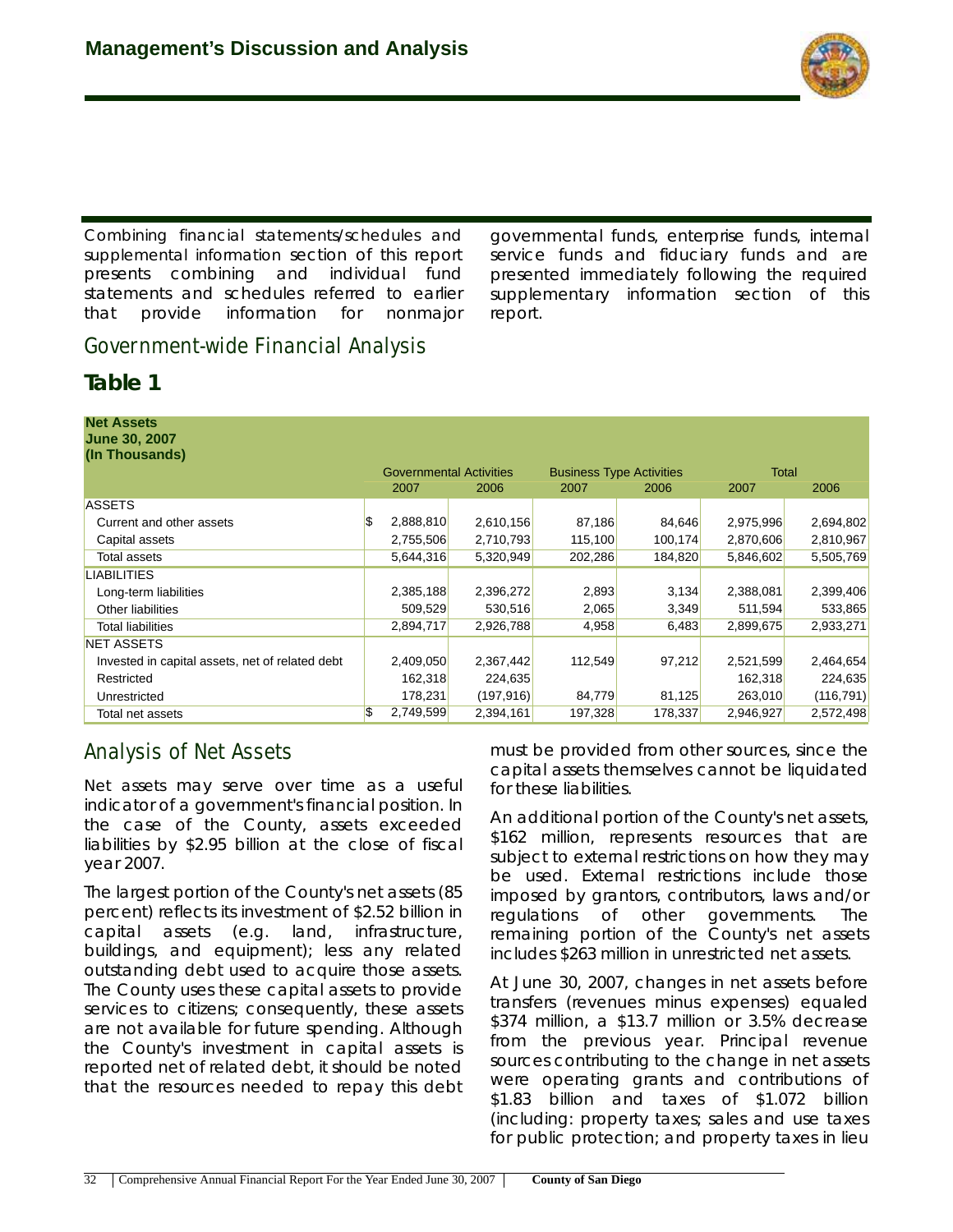

of vehicle license fees.) These revenue categories accounted for 78% of total revenues. Principal expenses were in the following areas: public protection, \$1.08 billion;

public assistance, \$1.04 billion; and health and sanitation, \$580 million. These expense categories accounted for 81% of total expenses.

## **Table 2**

#### **Changes in Net Assets June 30, 2007**

| (In Thousands)                                 |                                |           |                                 |         |              |           |
|------------------------------------------------|--------------------------------|-----------|---------------------------------|---------|--------------|-----------|
|                                                | <b>Governmental Activities</b> |           | <b>Business-type Activities</b> |         | <b>Total</b> |           |
|                                                | 2007                           | 2006      | 2007                            | 2006    | 2007         | 2006      |
| Revenues:                                      |                                |           |                                 |         |              |           |
| Program revenues:                              |                                |           |                                 |         |              |           |
| Charges for services                           | \$<br>453,414                  | 455,559   | 32,024                          | 29,006  | 485,438      | 484,565   |
| Operating grants and contributions             | 1,821,349                      | 1,792,663 | 8,257                           | 9,994   | 1,829,606    | 1,802,657 |
| Capital grants and contributions               | 7,559                          | 5,283     | 464                             | 58      | 8,023        | 5,341     |
| General revenues:                              |                                |           |                                 |         |              |           |
| Property taxes                                 | 559,726                        | 516,569   |                                 |         | 559,726      | 516,569   |
| Other taxes                                    | 26,760                         | 34,219    |                                 |         | 26,760       | 34,219    |
| Sales and use taxes for roads                  | 57,439                         | 38,702    |                                 |         | 57,439       | 38,702    |
| Sales and use taxes for public protection      | 234,797                        | 236,438   |                                 |         | 234,797      | 236,438   |
| Property taxes in lieu of vehicle license fees | 277,930                        | 261,695   |                                 |         | 277,930      | 261,695   |
| Sales and use taxes                            | 26,534                         | 23,475    |                                 |         | 26,534       | 23,475    |
| Interest                                       | 88,974                         | 63,810    | 4,189                           | 7,048   | 93,163       | 70,858    |
| Other                                          | 95,343                         | 78,651    | 2,909                           | 160     | 98,252       | 78,811    |
| <b>Total revenues</b>                          | 3,649,825                      | 3,507,064 | 47,843                          | 46,266  | 3,697,668    | 3,553,330 |
| Expenses:                                      |                                |           |                                 |         |              |           |
| <b>Governmental Activities:</b>                |                                |           |                                 |         |              |           |
| General government                             | 249,993                        | 240,158   |                                 |         | 249,993      | 240,158   |
| Public protection                              | 1,079,320                      | 1,021,464 |                                 |         | 1,079,320    | 1,021,464 |
| Public ways and facilities                     | 133,148                        | 128,268   |                                 |         | 133,148      | 128,268   |
| Health and sanitation                          | 580,384                        | 559,709   |                                 |         | 580,384      | 559,709   |
| Public assistance                              | 1,043,454                      | 1,015,481 |                                 |         | 1,043,454    | 1,015,481 |
| Education                                      | 33,223                         | 32,488    |                                 |         | 33,223       | 32,488    |
| Recreation and cultural                        | 28,469                         | 23,376    |                                 |         | 28,469       | 23,376    |
| Interest expense                               | 146,997                        | 116,692   |                                 |         | 146,997      | 116,692   |
| <b>Business-type Activities:</b>               |                                |           |                                 |         |              |           |
| Airport                                        |                                |           | 8,209                           | 7,699   | 8,209        | 7,699     |
| Wastewater Management                          |                                |           | 4,422                           | 4,733   | 4,422        | 4,733     |
| <b>Sanitation Districts</b>                    |                                |           | 15,620                          | 15,133  | 15,620       | 15,133    |
| Total expenses                                 | 3,294,988                      | 3,137,636 | 28,251                          | 27,565  | 3,323,239    | 3,165,201 |
| Changes in net assets before transfers         | 354,837                        | 369,428   | 19,592                          | 18,701  | 374,429      | 388,129   |
| <b>Transfers</b>                               | 601                            | 1,090     | (601)                           | (1,090) |              |           |
| Change in net assets                           | 355,438                        | 370,518   | 18,991                          | 17,611  | 374,429      | 388,129   |
| Net assets at beginning of year                | 2,394,161                      | 2,023,643 | 178,337                         | 160,726 | 2,572,498    | 2,184,369 |
| Net assets at end of year                      | \$<br>2,749,599                | 2,394,161 | 197,328                         | 178,337 | 2,946,927    | 2,572,498 |

# **Analysis of Changes in Net Assets**

The County's total net assets increased by \$374 million during fiscal year 2007. The increase of \$374 million was attributed to: increases of \$341 million in total assets (includes an increase of \$281 million in current and other assets and a \$60 million increase in capital assets); and a decrease in total liabilities of \$33 million (includes a decrease of \$22 million of other liabilities and a decrease in long-term liabilities of \$11 million).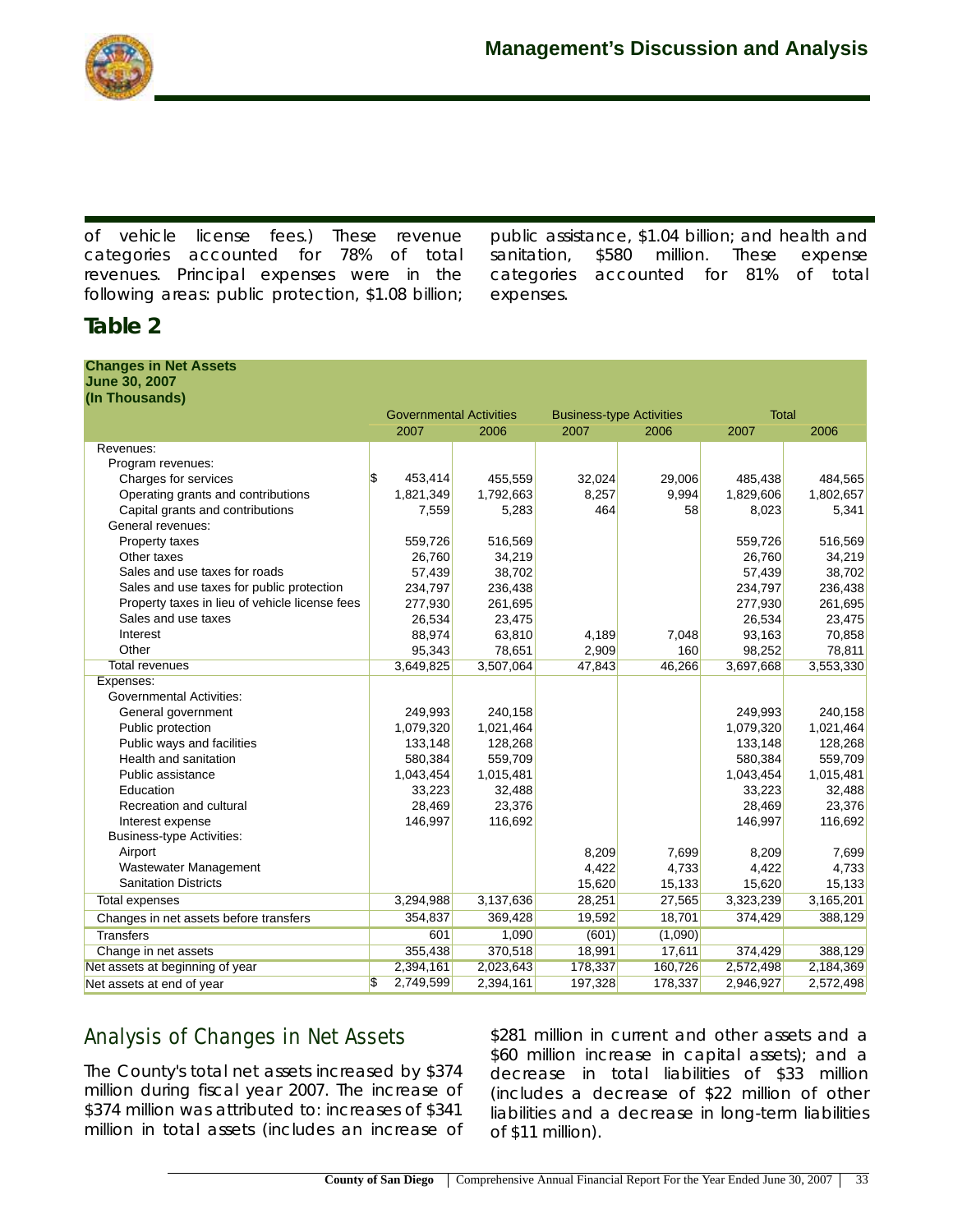





#### **Governmental activities**:

Governmental activities increased the County's net assets by \$355 million, accounting for 95% of the total increase in net assets (Business-type activities accounted for the remaining 5%, \$19 million).

#### **Expenses:**

• Total expenses for governmental activities were \$3.29 billion, an increase of \$157 million or 5% (\$127 million in functional expenses and \$30 million in interest expense) over the prior year. Public protection was the largest functional expense (32.8 percent), followed by public assistance (31.7 percent) and health and sanitation (17.6 percent).

Increases in program expenses were attributed to the following:

• \$82 million was due to an increase in contracted services including: \$48 million in public protection activities principally due to an increase in Sheriff adult detention and police protection activities of \$37 million and

Planning and Land Use fire protection activities of \$11 million; and \$34 million in health and sanitation activities due in large part to increases in mental health and other assistance activities of \$19 million and \$15 million, respectively.

- \$46 million was attributable to an increase in salaries and benefit costs of approximately 3% over the previous year. As a service delivery entity, the County's major cost component is salaries and benefits, which accounts for approximately 46% of the total expenses. The County's overall strategy of deleting, freezing and temporarily funding positions has minimized the impact of negotiated salary increases and increased benefit costs.
- A \$30 million increase in interest expenses principally occurred as a result of new debt issued during the current fiscal year, and increased amortization of debt issuance related costs such as issuance discounts and deferred amounts on refundings.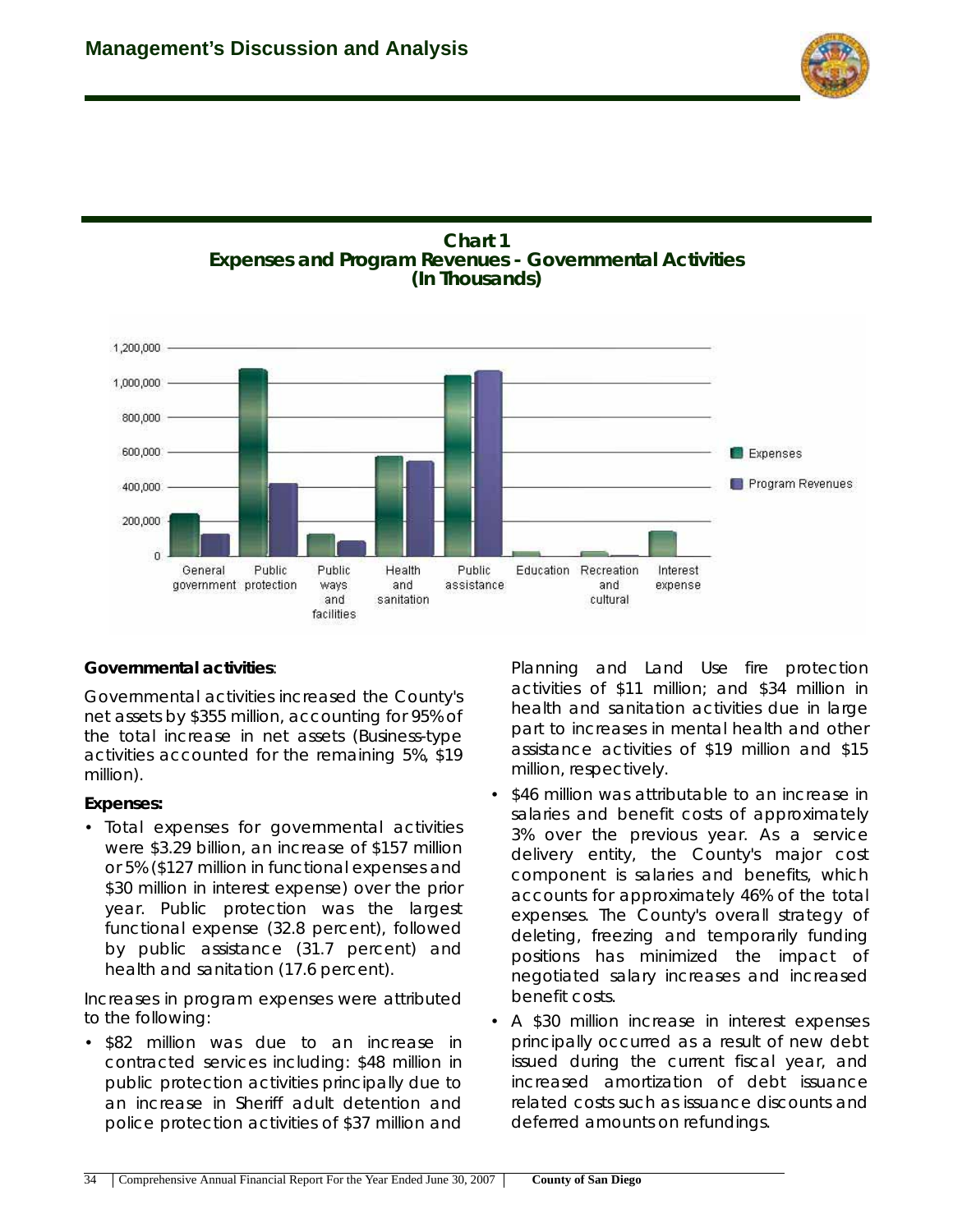



#### **Revenues:**

Total revenues for governmental activities were \$3.65 billion, an increase of 4 percent or \$143 million from the previous year.

Program revenues increased by \$29 million due primarily to increases in operating grants and contributions.

General revenues increased by \$114 million. This increase was primarily due to the following:

- \$43 million of the increase was due to increases in current and delinquent property taxes chiefly because of the growth in assessed property values.
- \$25 million of the increase was attributable to an increase in interest earnings as the annual pool investment earnings rate increased to 5.00% from the prior year of 3.47%.
- \$19 million of the increase was due to an increase in sales and use taxes for roads, principally due to an increase in the one-half percent TransNet taxes received by the County.
- \$16 million of the increase was due to property taxes in lieu of vehicle license fees. This revenue source replaced the previous distribution of vehicle license fees to local governments.
- \$3 million of the increase was due to an increase in general sales and use taxes.

The County's governmental activities rely on several sources of revenue to finance ongoing operations. As shown in **Chart 2** above, operating grants and contributions of \$1.8 billion accounted for 50%, the largest share of this revenue. These monies are received from parties outside the County and are generally restricted to one or more specific programs. Examples of operating grants and contributions include State and Federal revenue for public assistance programs and health and sanitation programs. Property taxes and property taxes in lieu of vehicle license fees are not shown by program, but are effectively used to support program activities County-wide.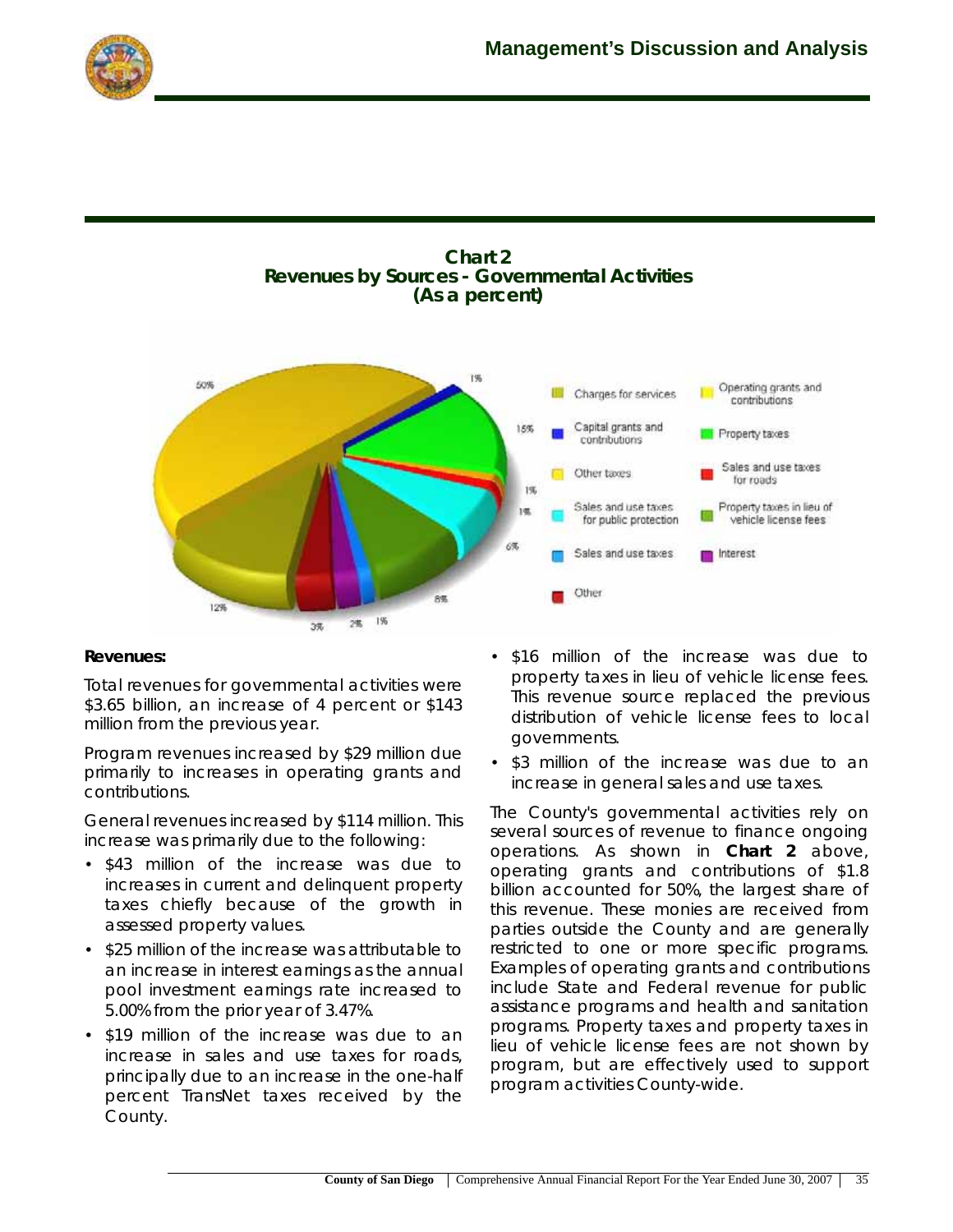





Combined, these general revenues of \$838 million account for 23% of governmental activities. Additionally, \$453 million applicable to charges for services accounted for 12%, while sales and use taxes for public protection of \$235 million accounted for 6% of these revenues.

At the end of fiscal year 2007, total revenues for the governmental activities were \$3.65 billion, while total expenses for governmental activities were \$3.29 billion.

Other factors concerning the finances of the County's major governmental funds are discussed in the governmental funds section of the "Financial Analysis of the County's Funds."

#### **Business-type Activities:**

Business-type activities are intended to recover all or a significant portion of their costs through user fees and charges. As shown in **Chart 3**, charges for services represent \$32 million or 67% while grants (\$8 million) and interest earnings (\$4 million) represent 17% and 9% of total revenues respectively.

### **Financial Analysis of the County Funds**

The County uses fund accounting to demonstrate and ensure compliance with finance-related legal requirements.

#### **Governmental Funds:**

The focus of the County's governmental funds is to provide information on near-term inflows, outflows, and balances of resources that are available for spending. Such information is useful in assessing the County's financing requirements. In particular, unreserved fund balance may serve as a useful measure of a government's net resources available for spending at the end of the fiscal year. Types of major governmental funds reported by the County include the General Fund and the Tobacco Securitization Special Revenue Fund. Nonmajor governmental funds include special revenue funds, debt service funds, and capital project funds.

As of the end of fiscal year 2007, the County's governmental funds reported combined ending fund balances of \$2.13 billion, an increase of \$251 million in comparison with the prior year fund balance. Of the total June 30,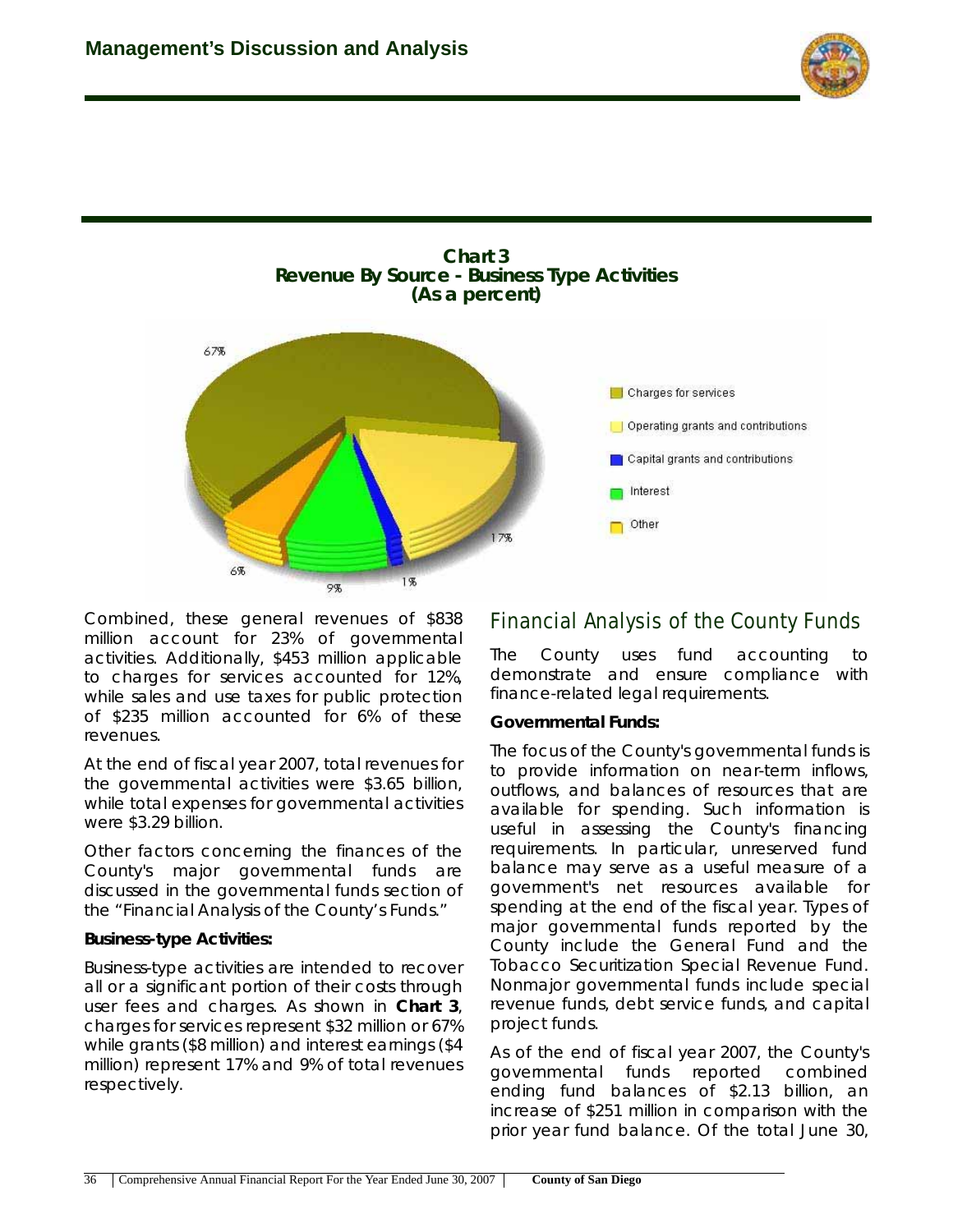

2007 amount, \$1.44 billion constitutes unreserved fund balance, which is available for spending at the County's discretion. The remaining \$684 million of fund balance is reserved to indicate that it is not available for new spending because it has already been committed. These reservations include: (1) \$253 million in encumbrances for existing contracts and purchase orders; (2) \$253 million in Special Fund reserves, see **Table 32,** "Reserved for Other Purposes" in Notes to Financial Statements for details; (3) \$113 million reserved for debt service, (4) \$55 million reserved for loans, advances and prepaids; and \$10 million reserved for: inventories (\$9 million); and landfill closure costs (\$1 million).

Revenues for governmental functions overall totaled \$3.59 billion representing a 5% increase. Expenditures for governmental functions, totaled \$3.4 billion, a 5% increase from the fiscal year ended June 30, 2006.

• *General Fund:*

The General Fund is the chief operating fund of the County. At the end of fiscal year 2007, the unreserved fund balance of the General Fund was \$745 million, while total fund balance was \$1.16 billion, an increase of \$256 million from fiscal year 2005-06 (2006).

This was primarily attributed to a \$273 million increase in Aid from other governmental agencies - State (principally realignment monies); a \$43 million increase in Aid from other governmental agencies - Federal (principally Title 19 Medi-cal); partially offset by a \$59 million increase in public protection expenditures, due in large part to increases in Sheriff police protection and adult detention. As a measure of the General Fund's liquidity, it may be useful to compare both unreserved fund balance and total fund balance to total fund expenditures. Unreserved fund balance represents 27 percent of total General Fund expenditures of \$2.81 billion, while total fund balance represents 41 percent of that same amount.

• *Tobacco Securitization Special Revenue Fund:*

This special revenue fund is used to account for the \$411 million the County received from the Tobacco Asset Securitization Corporation (Corporation) related to the sale of 25 years of tobacco settlement revenue in fiscal year 2002; and an additional \$123 million the County received from Corporation resulting from the issuance of the San Diego County Tobacco Asset Securitization Corporation refunding bonds in fiscal year 2006. The County will continue to invest these funds in investment products to maximize the sustained long-term use of these dollars. At the end of fiscal year 2007, fund balance was \$431 million, a decrease of \$9 million from fiscal year 2006. This decrease was attributable to interest earnings of \$15 million; and transfers out of \$24 million to support health related program expenditures.

• *Other Governmental Funds*:

Other governmental funds consist of twenty-five nonmajor funds, which include special revenue funds, debt service funds, and capital project funds. Individual fund data for each of these nonmajor governmental funds is provided in the combining financial statements and supplemental information section of this report. As of the end of fiscal year 2007, the fund balance of the other governmental funds totaled \$542 million, an increase of \$4 million over the prior year. This \$4 million net increase to fund balance was primarily due to the following.

Increases to fund balance were principally due to the activity in the following funds: The \$10 million Road fund's increase in fund balance represents \$137 million of revenues from taxes, the State and other revenue sources offset by \$70 million of costs incurred for road related activities, \$55 million in capital outlay, and \$2 million in transfers made out of the road fund to the Pension Obligation Debt Service Fund; \$10 million of the increase is related to SANCAL debt service (\$6 million) and capital related activities (\$4 million); \$7 million increase in the Flood Control Districts Fund (Flood) is for transfers made into Flood in to be used for flood related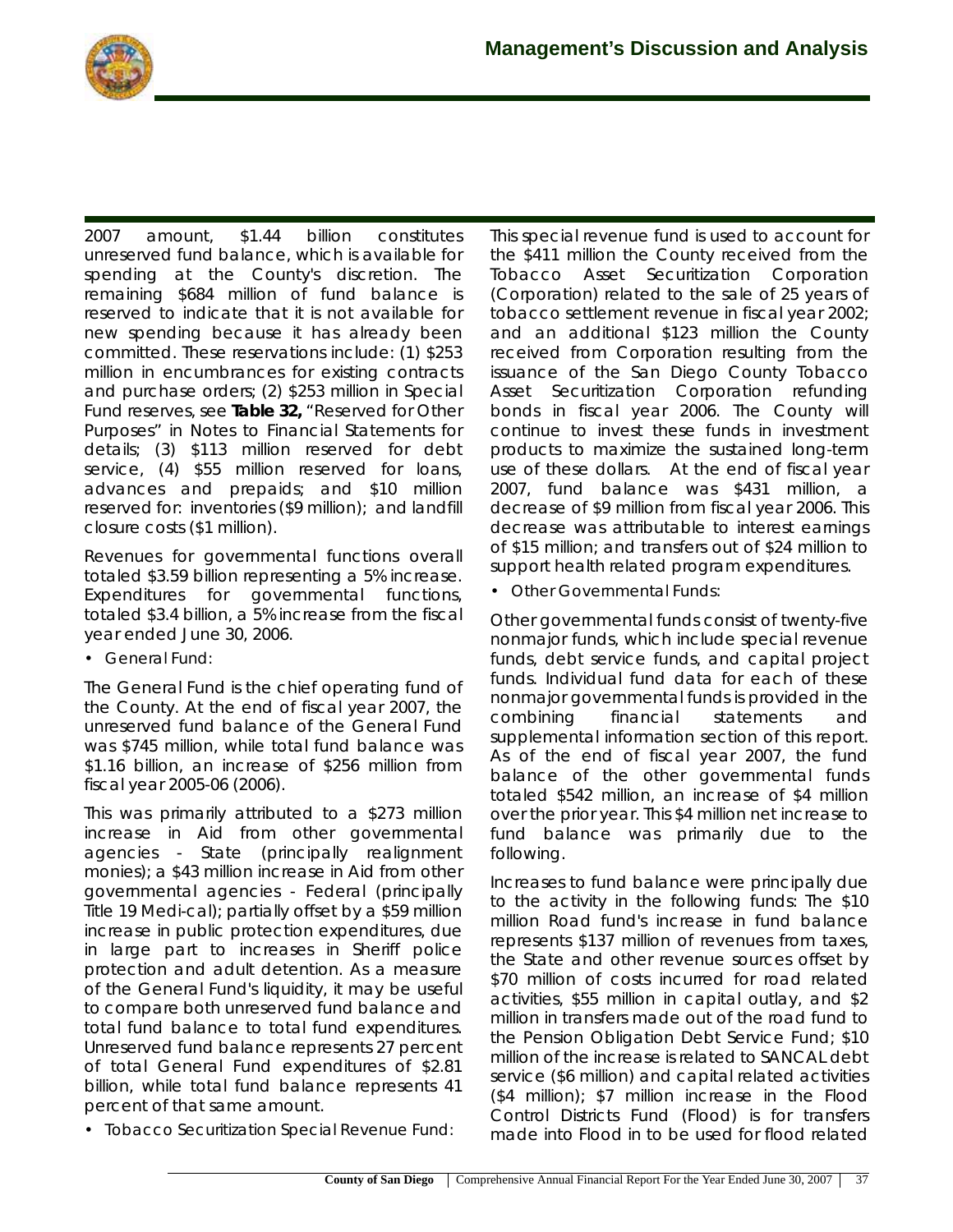

expenditures; \$7 million increase to the Housing Authority's fund balance consists of expenditures of \$97 million, principally \$88 million in tenant assistance offset by Federal grants of \$99 million and other revenue of \$5 million; \$5 million increase in Edgemoor development capital project activities; \$4 million increase due to air pollution related activities; \$2 million increase in County Library related activities; \$1 million for County Service District activities; and, \$1 million for Tobacco Securitization Joint Special Revenue Fund activities.

Decreases to fund balance were due to the activity in the following funds: \$23 million in Pension Obligation Bond Debt Service Fund's decrease in fund balance is due primarily to debt service payments of \$99 million offset by transfers in of \$67 million and other revenue of \$9 million; \$17 million decrease in the Public Safety fund balance represents \$234 million in 2007 tax revenues offset by a transfer out to other governmental funds of \$251 million to be spent on public protection activities; and, \$3 million decrease in the Inactive Wastesites fund balance of represents expenditures in inactive wastesite management costs of \$10 million offset in part by interest income of \$5 million and tonnage fee and other revenues of \$2 million.

#### **Proprietary Funds**:

The County's proprietary funds provide the same type of information found in the government-wide financial statements, but in more detail. The nonmajor enterprise funds and the internal service funds are combined into single, aggregated presentations in the proprietary fund financial statements. Individual proprietary fund data is presented in the combining financial statements/schedules and supplemental information section of this report.

The net assets of business-type activities Enterprise Funds increased by \$19 million or 11%, indicating that these activities generated revenues sufficient to cover the costs of operations. \$4 million of this increase represents operating income. The remaining \$15 million increase is primarily due to \$8 million in Airport Enterprise Fund grant revenue; \$4 million in interest and dividends (\$1 million Airport Enterprise Fund and \$3 million in the Sanitation Districts Fund); and, a \$3 million gain on disposal of assets in the Sanitation Districts Fund.

Net Assets of the internal service funds totaled \$106 million, an increase of \$23 million from the prior year. This increase was primarily due to net asset increases of \$11 million in the Employee Benefits Fund and \$11 million in the Public Liability Insurance Fund.

#### **Fiduciary Funds:**

The County maintains fiduciary funds for the assets of the *Specific Investments - Investment Trust Fund*, the *Pool Investments - Investment Trust Fund*, and the *Agency Funds*.

*• Specific Investments - Investment Trust Fund:* 

The Specific Investments - Investment Trust Fund was created in 2007 for the purpose of reporting individual investments which are offered as an alternative to a pooled position. In general, external entities include school districts, independent special districts and various other governments. The Specific Investments - Investment Trust Fund 's net assets totaled \$344 million, a decrease in net assets of \$513 million, primarily due to distribution from investments of \$571 million offset by contributions on investments of \$37 million and investment earnings of \$21 million.

• *Pool Investments - Investment Trust Fund:*

This fund was established to account for the external portion of the County Treasurer's investment pool. This fund consists of school districts, special districts, and funds held for other governments. The Pool Investments - Investment Trust Fund's net assets totaled \$2.62 billion, an increase in net assets of \$179 million, primarily resulting from contributions on pooled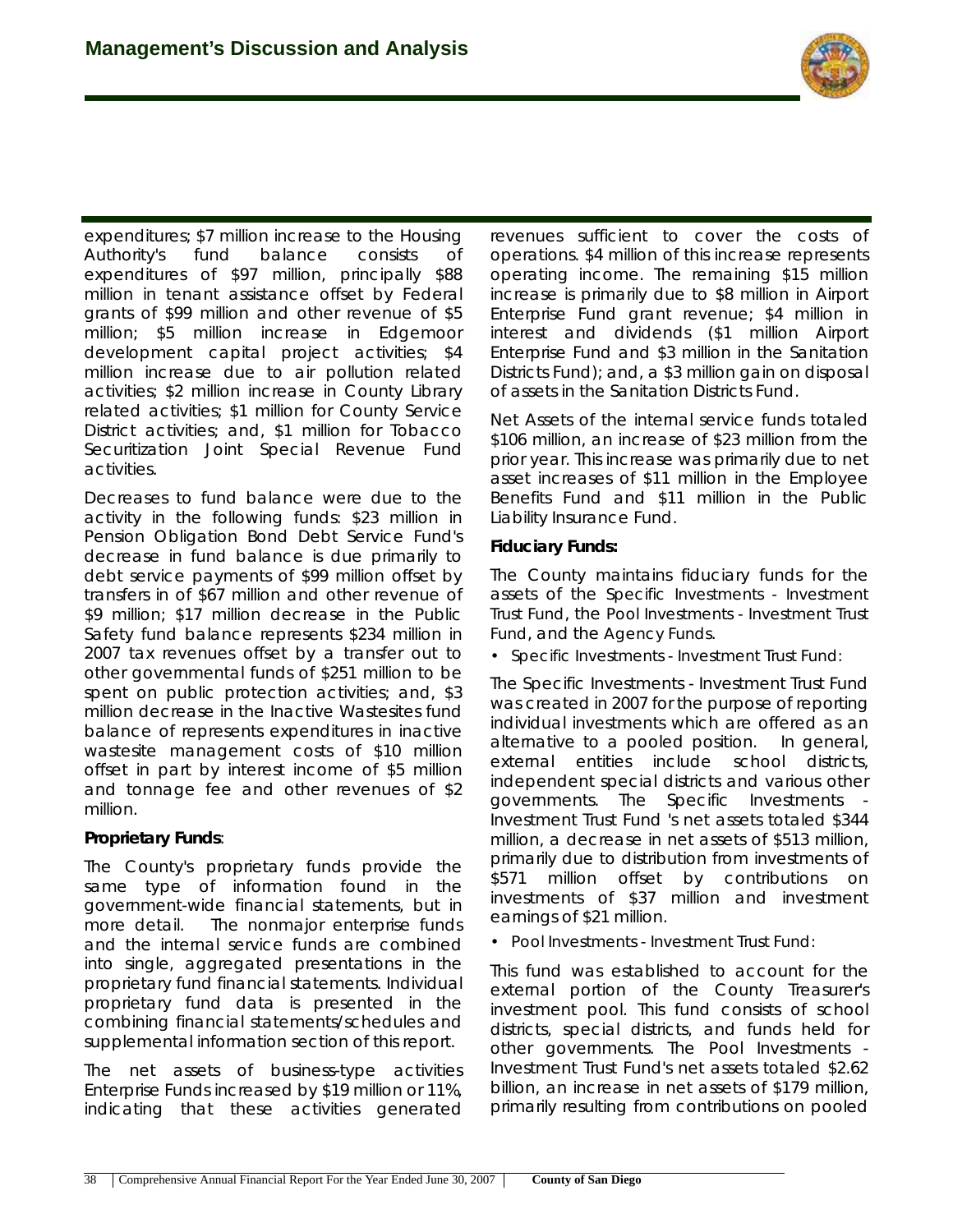

investments of \$17.052 billion and investment earnings of \$134 million offset by distribution from pooled investments of \$17.007 billion.

#### • *Agency Funds:*

Agency funds maintain assets held in an agent capacity for other governments, organizations and individuals. These assets do not support the County's programs or services. Any portion of the agency funds' assets held at fiscal year end for other County funds, are reported in those funds rather than in the agency funds.

### **General Fund Budgetary Highlights**

The County's final budget differs from the original budget (see Notes to required supplementary information) in that it contains supplemental appropriations approved during the fiscal year for various programs and projects, as well as transfers of appropriations, budget corrections, re-budgets, and account reclassifications offset by the amount of budget carried forward to the subsequent fiscal year. At June 30, 2007 net expenditure appropriations increased by \$7.6 million and appropriations for transfers-out decreased \$132.2 million for a net decrease of \$124.6 million. (The net appropriation decrease included \$130.9 million in net budget amendments offset by \$255.5 million for the amount of budget carried forward to the subsequent fiscal year.)

Appropriation increases of note to the original adopted budget were the following:

- \$10.0 million in the Office of Emergency Services for the purchase of equipment to enhance the response to chemical, biological and radiological incidents, to conduct exercises and for emergency planning and administration, based on revenue from the California Office of Homeland Security.
- \$9.5 million for the payment of costs related to the transition of information technology from Computer Sciences Corporation to Northrup Grumman Information Technology, Inc., funded by fund balance.
- \$6.9 million in the Sheriff to upgrade the County's Wireless Data System based on Proposition 172 revenue and Asset Forfeiture funds.
- An additional \$5.4 million in Proposition 172 funding for various projects within the Public Safety Group. This includes \$2.5 million in the Probation Department for maintenance projects at the various detention facilities, a new document management system and continuation of the global positioning and home supervision contracts to monitor and track high-risk sex offenders, \$1.5 million in the District Attorney's Office for Continuity of Operations Planning (COOP) for information technology enhancements and equipment, \$1.0 million in the District Attorney's Office for costs associated with the design and development of the new document management and \$0.4 million for various other projects in the Public Safety Group.
- \$21.1 million for salaries and benefits for incentives earned through the County's Fiscal Year 2006 Quality First program, funded by fund balance.
- \$5.4 million in the District Attorney's Office for salary and benefits costs related to temporary help, graduate law clerks and student workers, the purchase of equipment to support employees' health and safety needs, equipment for the Regional Law Enforcement Training Center and the District Attorneys' training division and information technology upgrades, funded by fund balance.
- \$7.2 million in the Health and Human Services Agency to enhance Child Welfare Services as described in the Board approved Statemandated System Improvement Plan and augment staffing needs to address recent state and federal Mandates. The funding source is State Child Welfare funding and Adoptions Basic Funding.
- \$3.0 million in the Health and Human Services Agency for alcohol and drug services funded through a California Screening, Brief Intervention, Referral and Treatment Services Grant from the State Department of Alcohol and Drug Programs.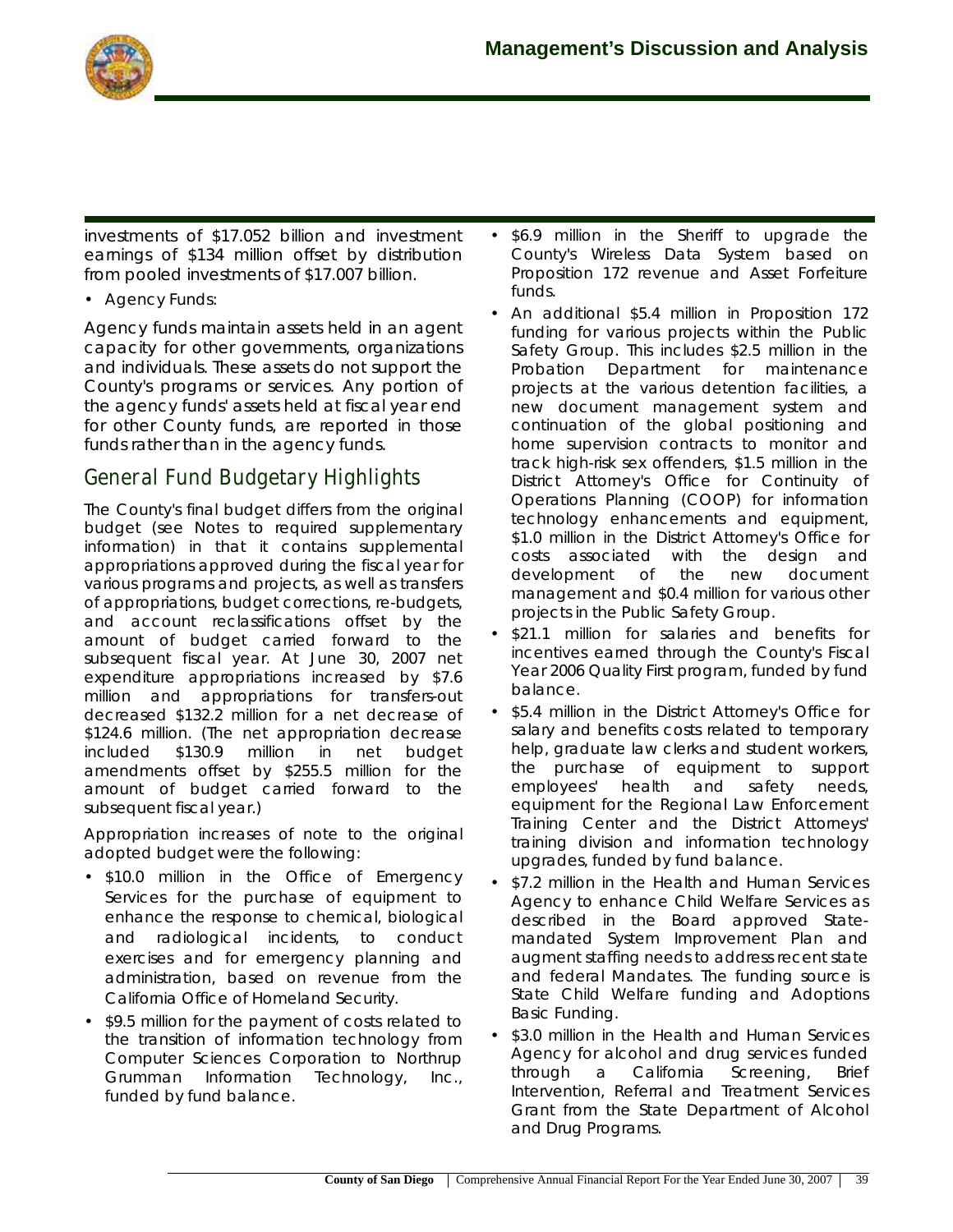

- \$2.5 million in the Registrar of Voters to fund the additional costs of the November, 2006 General Election and March, 2007 Special Elections based on elections services revenues received from jurisdictions that participated in the elections and November, 2005 Special Statewide Election reimbursements from the Secretary of State.
- \$4.0 million for the renovation and remodeling of existing structures in Heritage Park, funded by fund balance.
- \$3.9 million in the Assessor/Recorder/County Clerk for remodeling and facilities maintenance in the County Administration Center and various other departmental maintenance projects, ergonomic workstations and for application services which include the development and upgrade of information technology services and the replacement of microfilm/printers based on funding from the Property Tax Administration, Modernization and Vital Statistics Trust Funds.

Actual revenues fell short of the final budgeted amounts by \$49.5 million, while expenditures fell short of the budgeted amount by \$380.4 million. The combination of the revenue and expenditure shortfalls resulted in a net favorable operating variance of \$330.9 million. Other financing sources and uses of funds resulted in a favorable variance from budget of \$17.6 million and there was no variance in the increase to the reserve for inventories of materials and supplies. These combined amounts resulted in a variance in the net change in fund balance of \$348.5 million.

Highlights of actuals compared to budgeted amounts are discussed below:

• *Health and Human Services Agency:*

Funded by a combination of State, federal, and County revenues, most agency programs are carried out in the functional areas of health and sanitation and public assistance, with favorable expenditure variances of \$58.1 million and \$82.2 million respectively. The expenditure variances result from demand for services being less than the budgeted level. This includes Child Care payments, CalWORKS and Welfare to Work and

Refugee Assistance payments. These lowered expenditures were offset by corresponding reductions in federal and State revenue.

• *Salaries and Benefits:*

In the continuing environment of uncertainty over State and federal funding, many County functions have deferred hiring staff for ongoing programs in anticipation of future budget constraints. In addition, the Sheriff's department is having recruiting difficulties due to a nationwide shortage of peace officers. The total favorable variance across all functions in this category is \$55.7 million of which \$15.3 million is attributable to the Sheriff's department.

• *Delayed expenditures:*

Many County projects such as maintenance and information technology take place over more than one fiscal year. However, at inception they are budgeted at full expected cost, resulting in favorable expenditure variances that are rebudgeted in the new fiscal year. For example, in the Department of Planning and Land Use, rebudgets include: \$1.0 million for the removal of dead, dying and diseased trees; \$1.0 million for the Fire Prevention Program to provide funding to fire districts and County Service Areas; \$1.7 million for costs related to the completion of the General Plan 2020 and subsequent Zoning ordinance revisions and \$0.8 million for various projects related to the Multiple Species Conservation Program. The Department of Parks and Recreation has re-budgeted \$1.6 million for various projects in local parks and community centers. The District Attorney has rebudgeted \$4.0 million for approved information technology projects to be completed in the upcoming year. Additional rebudgeted amounts include \$0.5 million in the Public Safety Group for various projects including the California Multi-Jurisdictional Methamphetamine Team and for information technology enhancements in the Probation Department and \$0.2 million for the relocation of the Purchasing and Contracting Property Disposal warehouse to a new facility.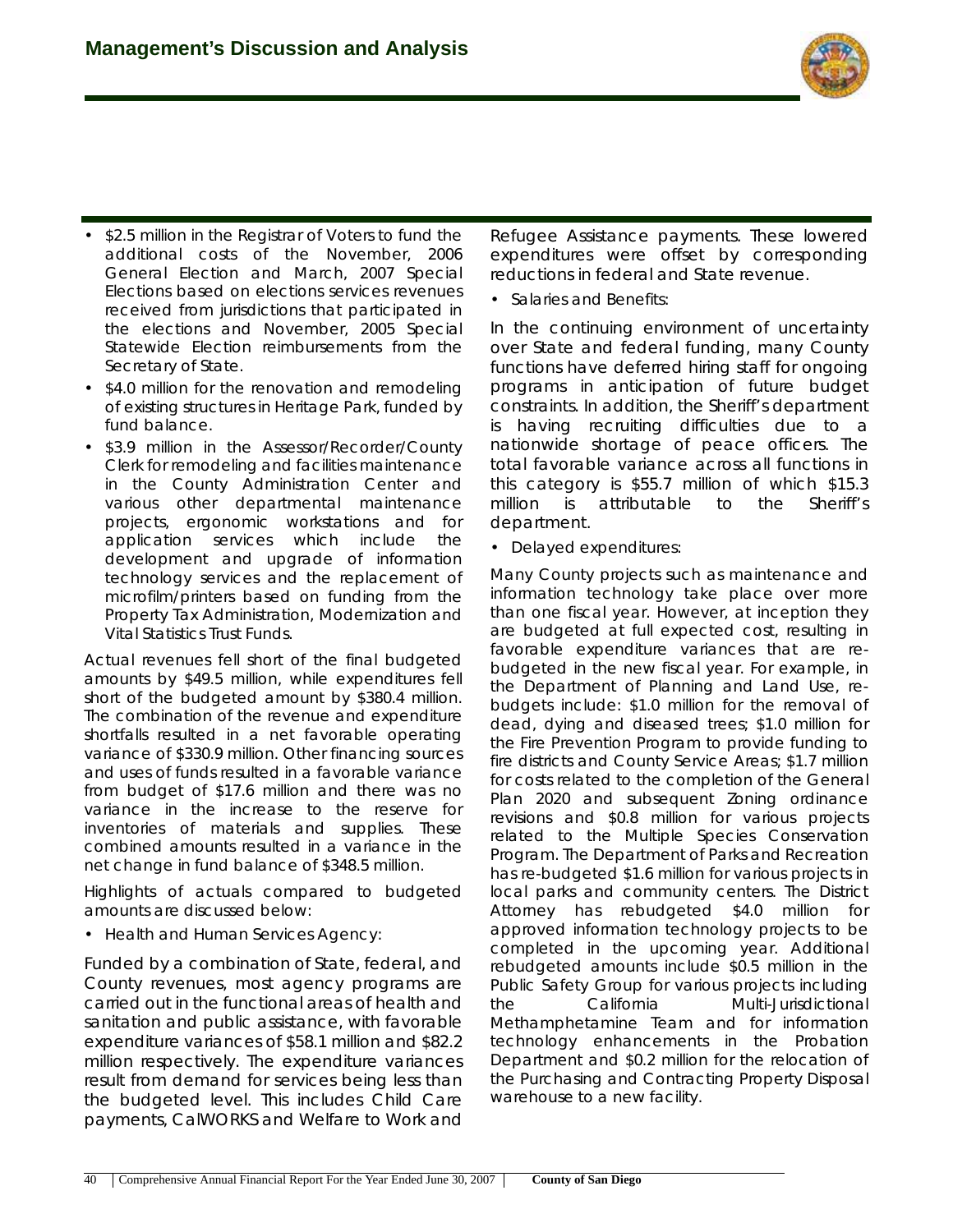

#### *Appropriated Management Reserves:*

The County annually appropriates management and contingency reserves based on both ongoing general purpose revenues and prior years' fund balance for a variety of one-time capital and operating expenditures as well as potential emergencies. Unexpended reserves resulted in a positive variance of \$54.7 million. In addition, in fiscal year 2007, the County set aside \$36.3 million for economic uncertainty with the intent that it not be spent unless unusual needs arose; of that amount, \$32.5 million was unexpended at year end.

### **Capital Assets and Commitments**

#### **Capital Assets**

At June 30, 2007, the County's capital assets for both governmental and business-type activities was \$2.76 billion and \$115 million, respectively, net of accumulated depreciation. Investment in capital assets includes land, construction in progress, structures and improvements, equipment, and infrastructure (including roads, bridges, flood channels, and traffic signals). The significant capital asset activity in fiscal year 2007 was as follows:

#### *Governmental Activities:*

- \$54.4 million towards the construction and improvement of County maintained roads, bridges, and other road related infrastructure. An additional \$15.1 million in infrastructure was donated by developers.
- \$30.1 million towards the construction of the Edgemoor Skilled Nursing Facility in Santee. Total project costs are estimated at \$118.8 million.
- \$9.1 million towards the construction of flood control drainage channels.
- \$4.1 million towards the construction of a new Medical Examiner Building in Kearny Mesa. Total project costs are estimated at \$85.4 million.
- \$4.1 million towards the construction of a Sheriff station in Alpine. Total project costs are estimated at \$6.0 million.
- \$3.8 million for expansion of the Public Health Laboratory. Total project costs are estimated at \$4.3 million.
- \$2.9 million for acquisition of real property in Lakeside for a future sports park.
- \$1.6 million towards the construction of the Spring Valley Gymnasium. Total projects costs are estimated at \$2.6 million.
- \$1.2 million for open space habitat restoration at the Goodan Ranch Compound. Total projects costs are estimated at \$1.7 million.
- \$8.3 million towards the construction of numerous other Capital Outlay Fund projects.

#### *Business-Type Activities:*

- \$2.1 million to complete the rehabilitation of the taxiway at Gillespie Field Airport in El Cajon.
- \$1.8 million towards improvements in the Spring Valley Sanitation District including outfall manhole replacement. Total project costs are estimated at \$2.2 million.
- \$1.5 million towards the construction of the Palomar Airport North Ramp. Total project costs are estimated at \$8.8 million.

For government-wide financial statement presentation, governmental fund depreciable capital assets were depreciated from the acquisition date to the end of the current fiscal year. Governmental fund financial statements record capital asset purchases as expenditures.

More detailed capital assets information, including depreciation as of June 30, 2007, can be found in Note IV-D of the notes to the basic financial statements.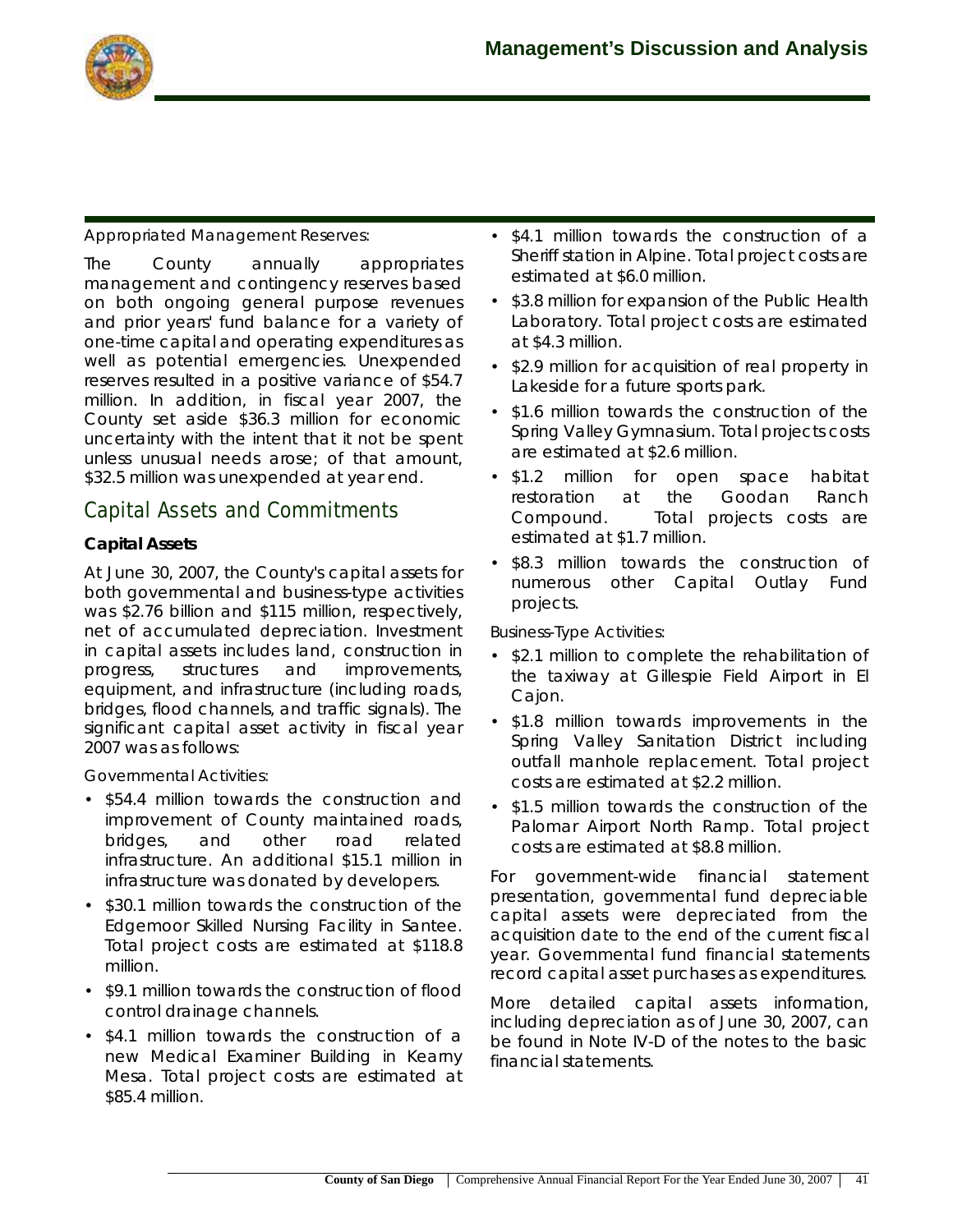

#### **Capital Commitments**

As of June 30, 2007, capital commitments included the following:

- \$80 million for the construction of Edgemoor Skilled Nursing Facility, Valley Center Road, Wildcat Canyon road, route 54/94, Central Avenue Flood Control System, and Resurfacing/Culvert Replacement on various county roads.
- \$2 million for the Jamacha Boulevard Sewer Improvements and the Flow Monitoring Systems in Alpine, Lakeside, and Spring Valley Sanitation Districts.

More detailed capital commitments information, including depreciation as of June 30, 2007, can be found in Note IV-D.2 of the notes to the basic financial statements.

### **Long-Term Obligations**

At June 30, 2007, for governmental activities, the County had outstanding long-term obligations of \$2.385 billion. Of this amount, \$364 million pertained to outstanding certificates of participation, and the remaining \$2.021 billion pertained to the following obligations: \$1.207 billion of taxable pension obligation bonds; \$584 million of San Diego County Tobacco Asset Securitization Corporation Bonds; \$15 million of Redevelopment Agency bonds; \$8 million for loans; \$7 million of unamortized issuance premiums; \$(21) million of unamortized issuance discounts; \$(27) million of unamortized deferred amounts on refundings; \$30 million for capital leases; \$111 million for claims and judgments; \$83 million for compensated absences; and, \$24 million for landfill closure and postclosure costs.

Long-term obligations for business-type activities totaled \$2.9 million and consisted of \$2.6 million for capital loans and \$342 thousand for compensated absences.

During fiscal year 2006, the County's total principal amount of bonds, loans and notes payable for governmental activities decreased

by \$24 million, before giving affect to the unamortized issuance, issuance premiums, unamortized issuance discounts and unamortized deferred amounts on refundings. The \$24 million decrease was due to the following debt issuances, offset by debt service payments discussed below:

Increases - \$50 million

The County's issued \$42.4 million in certificates of participation for the 2006 Edgemoor Completion Project; \$344 thousand Landavo Zone PRD #1015 Capital Loan; and a \$118 thousand El Sereno Way Zone PRD #1016 Capital Loan.

Additionally \$7 million of principal was accreted (added) to the outstanding CAB principal balances outstanding. These issuances and the accredited amount totaled \$50 million.

Decreases - \$74 million

Decreases to debt included \$74 million in principal debt service payments.

The long-term obligations for business-type activities decreased by \$241 thousand due to \$194 thousand debt service payments on capital loans, and a decrease of \$47 thousand in compensated absences.

More detailed long-term obligation activity, including interest rates and maturity dates, can be found in Note IV-I through IV-I-5 of the notes to the basic financial statements.

The County's issuer and credit ratings on its bonded program are as follows:

### **Table 3**

#### **Credit Ratings**

|                                      | Moody's        | Standard &<br>Poor's | Fitch<br>Ratings |
|--------------------------------------|----------------|----------------------|------------------|
| <b>Issuer Rating</b>                 | Aa2            | AA                   | $AA+$            |
| <b>Certificates of Participation</b> | A <sub>1</sub> | $AA-$                | AA               |
| <b>Pension Obligation Bonds</b>      | Aa3            | $AA-$                | AA               |

In May 2007, Fitch Ratings upgraded the County's ratings on its outstanding Certificates of Participation and Pension Obligation Bonds from AA- to AA and assigned the County an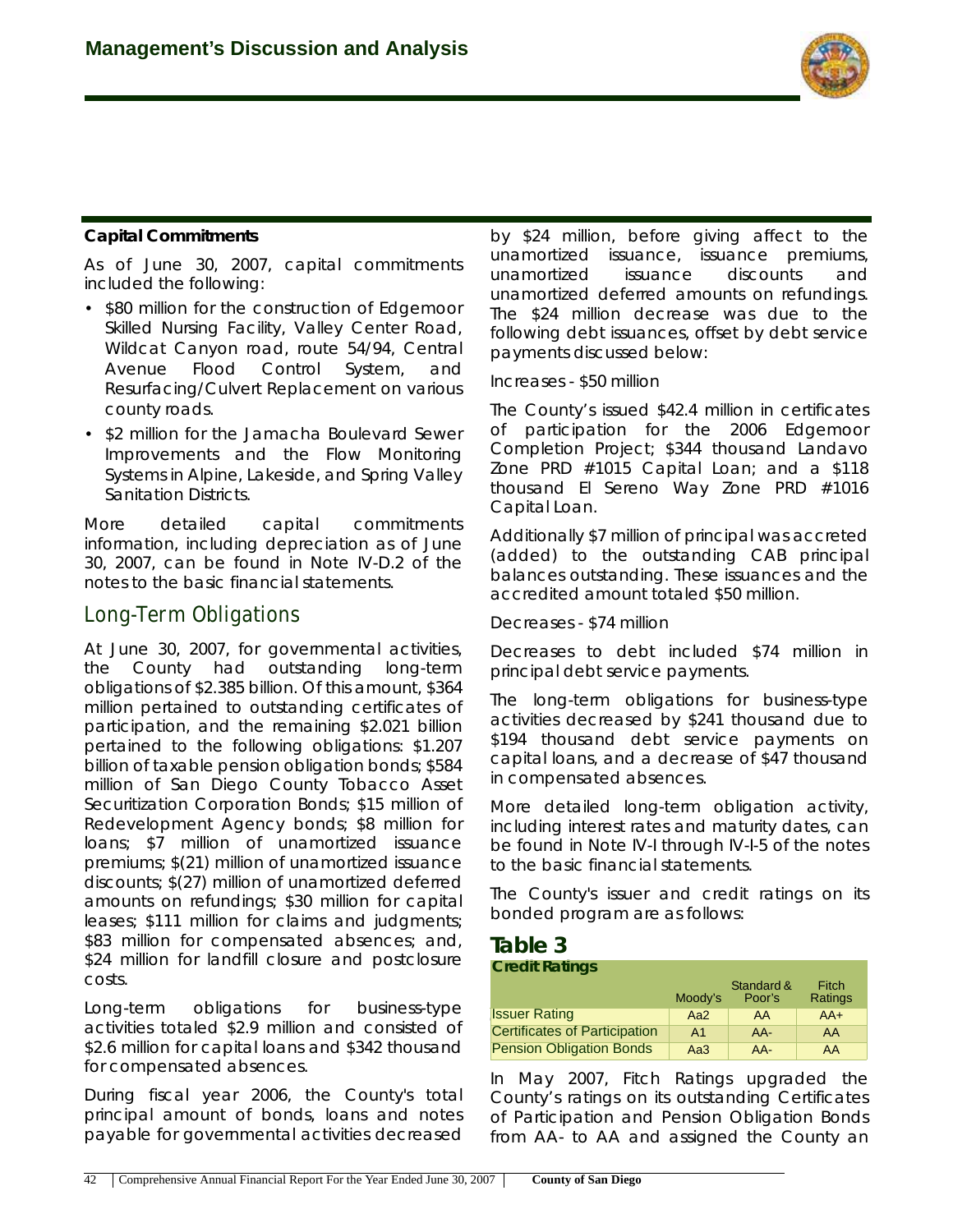

AA+ Issuer rating. According to Fitch Ratings credit research report issued in May 2007, "The rating upgrade is based on the County's positive financial trend, marked by consistent operating surpluses and resulting high fund balances, disciplined pension system funding, and positive actions to limit other postemployment benefit costs, sound underlying economy, and conservative debt management"

# **Economic Factors and Next Year's Budget and Rates**

- The fiscal year 2007-08 (2008) General Fund budget utilized as funding sources for onetime expenditures \$123.3 million out of \$561.4 million in unreserved undesignated fund balance and \$1.5 million out of \$183.4 million unreserved designated fund balance. In addition, \$55.5 million in unreserved designated fund balance was shifted to a general reserve.
- The development of the fiscal year 2008 budget was based on current expectations for demand for services and availability of funding to support those services. The fiscal year 2008 General Fund budget contains total appropriations of \$3.521 billion. This is an increase of \$231.4 million or 7.0% from the fiscal year 2007 General Fund budget. A number of risk factors continue to be tracked: the U.S. economy, the State of California's projected budget imbalance for fiscal year 2009, 2010 and beyond; significant weaknesses in the housing sector; uncertainty in short and long-term interest rates; continued pressure of high energy prices; and the impact of legislation and propositions on the State of California's budget particularly in the areas of Health Care and Corrections Reform.
- The U.S. economy's Gross Domestic Product (GDP) for 2006 showed an increase of 2.9% versus a revised growth rate of 3.1% in 2005. The projected GDP growth for 2007 is approximately 1.9%.
- The State of California's economy has been doing well for the last two years. Overall, 2006 was another good year for California: payroll jobs experienced healthy growth at 1.9%; the job growth also contributed to real personal income growth of 2.9%; but taxable sales grew by only 1.9%.
- The San Diego economy continues to show positive growth (i.e., gross regional product at 6.1% for 2004, 3.9% in 2005, 4.1% in 2006, but slowing growth is forecasted at 2.5% for 2007 and 3.1% for 2008).
- The State's budget outlook continues to be strained by an ongoing structural imbalance between revenues and expenditures. According to a review of the Governor's budget by the State of California's Legislative Analyst (August 2007), the state will again face projected operating shortfalls of more than \$5.0 billion in both fiscal years 2009 and 2010.
- The 2006 Budget Act required counties to transfer undesignated fees to the local trial court. This transfer was to occur for only 2004 and 2005, but was extended for four more years, albeit at declining amounts. The County's share was \$2.1 million for 2004 and 2005, \$0.8 million in 2006, and \$0.6 million in 2007. For fiscal years 2008 and 2009, the County's share is \$0.4 million and \$0.2 million, respectively. One-time resources will be used to fund this requirement.
- Since fiscal year 1996, the State Property Tax Administration Grant program supported counties' maintenance of timely property assessments. The 2008 Budget Act did not include funding for counties' property tax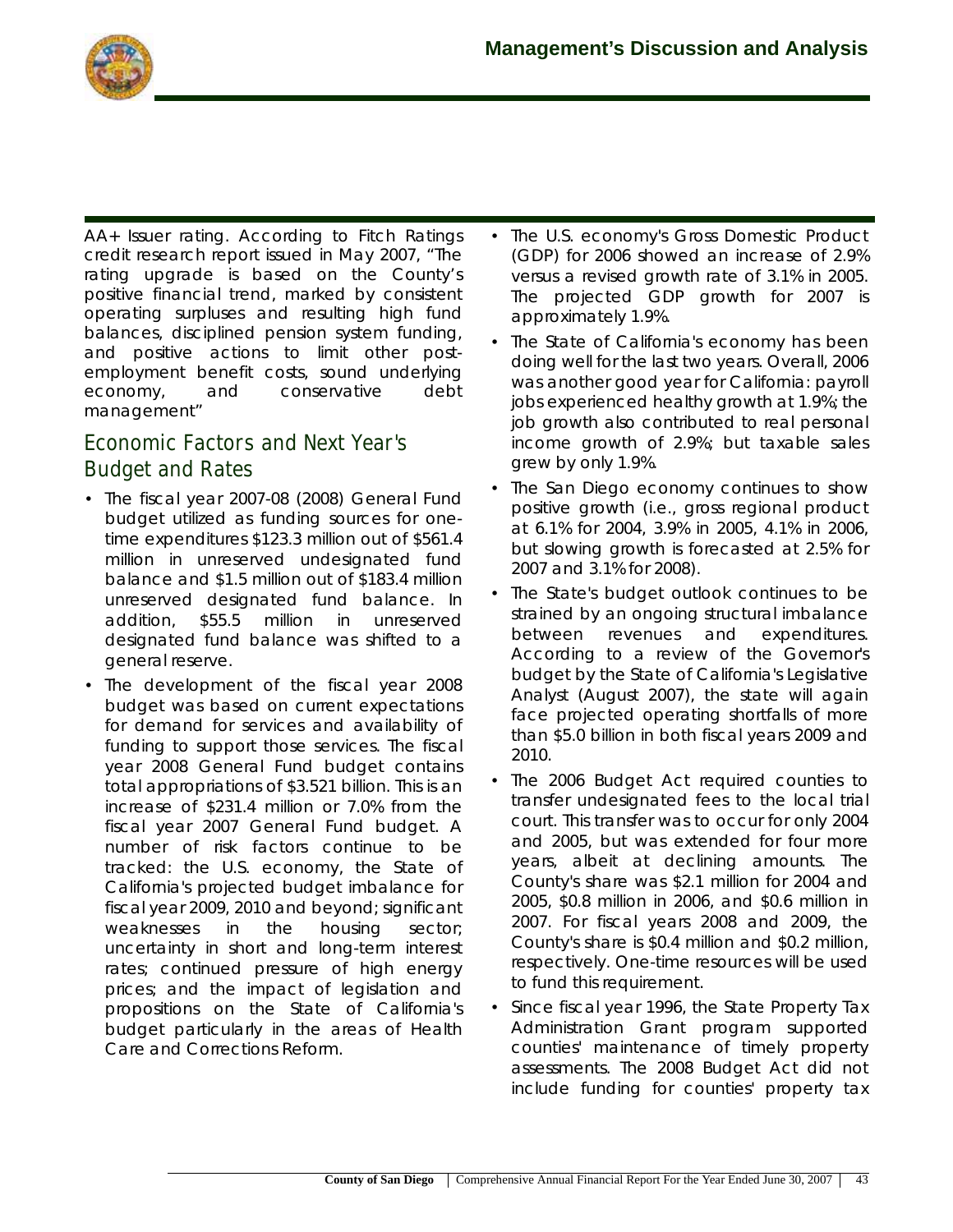

administration programs. For fiscal year 2008, general purpose revenues continue to replace the loss of these grant funds.

The County's general purpose revenues continue to perform well overall. Specifically:

- The largest source of general purpose revenues is property taxes (\$511.4 million in fiscal year 2008), representing 53.1% of the total. The housing boom that had been driving the California and U.S. economies has faded, and the "housing construction/real estate" slowing will contribute to slowing in the growth of the State economy in 2007 and 2008. For the last seven years, property tax growth has been high (9.7% average annual growth) due to the County's strong overall economy and healthy real estate market. Current property taxes consist of three components: current secured property taxes, current supplemental property taxes, and current unsecured property taxes.
- The budgeted amount of current secured property tax revenues (\$474.6 million) assumes a net assessed value growth of 7.5% over the prior year and includes an allowance for tax increment allocations to redevelopment agencies and an allowance for delinquent property tax payments. Actual gross assessed value growth exceeded 9.0%, meaning that actual current secured property tax revenues in fiscal year 2008 will likely exceed budget. The demand for housing in the County is also slowing, as evidenced by a reduction in residential building permits, marginally declining housing prices, and increases in foreclosures and defaults. These factors are offset by relatively low interest rates and the area's population growth. Overall, property tax growth is expected to decelerate over the next two years.
- Current supplemental property taxes (\$20.8 million in Fiscal Year 2008) are derived from additions to the tax roll during the budget

year and are therefore more difficult to predict. The actual amount of these revenues in Fiscal Year 2007 was 26.3% less than budgeted (\$23.4 million actual versus \$31.7 million budgeted) as a result of weakness in assessed value growth from the slowing in the real estate market. The budget assumes that this weakness will continue through the next two fiscal years with the Fiscal Year 2008 amount being less than the actual for Fiscal Year 2007 followed by a small recovery in Fiscal Year 2009.

- Current unsecured property taxes (\$16.0 million in Fiscal Year 2008) do not build on a prior year base. The roll is forecasted based on trends and available information at the time the budget is developed. Growth of 4.3% is budgeted for Fiscal Year 2008 over the Fiscal Year 2007 adopted budget.
- Property taxes in lieu of vehicle license fees (VLF) comprises 30.8% (an estimated \$297.1 million) of general purpose revenues in fiscal year 2008. This revenue source was established by the state in fiscal year 2005 to replace the previous distribution of vehicle license fees to local governments. Growth in this revenue source is based on the growth in the County's gross taxable assessed value. The certified growth rate for 2008 is 9.2525%, but as for current secured property tax revenue, the rate of growth is expected to decline over the next two years.
- Real Property Transfer Tax Revenue (RPTT) for fiscal year 2008 was budgeted at \$21.5 million, which is 2.2% of general purpose revenues. RPTT is paid when any lands, tenements, or other realty exceeding \$100 in value are sold and granted, assigned, transferred or conveyed to the purchaser. The tax rate set by the State is \$1.10 per \$1,000 of assessed valuation. The County collects 100% of the revenues from all transactions in the unincorporated area and 50% of the revenues from transactions in the incorporated areas.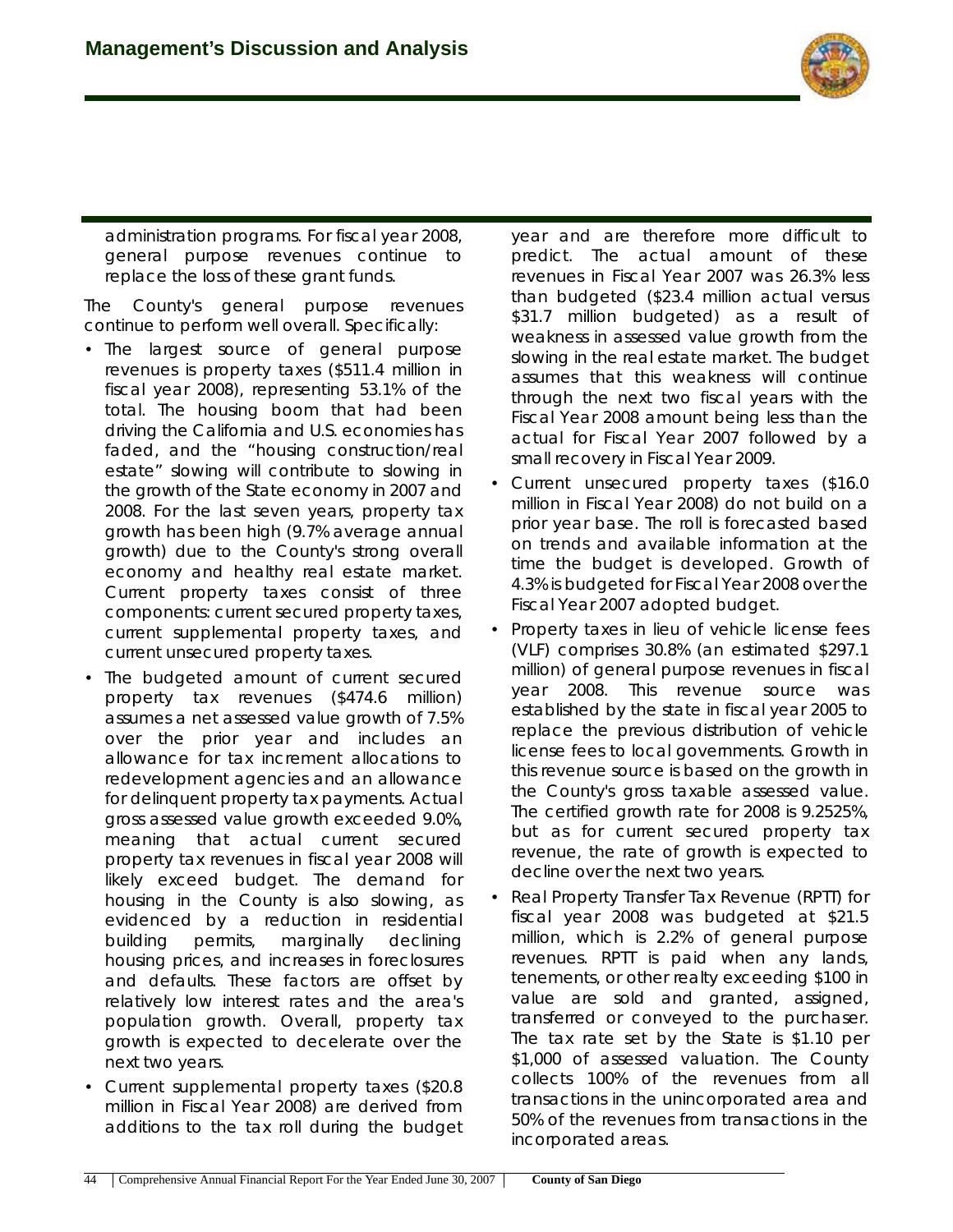

- Sales & use tax revenue & in lieu local sales & use tax (\$24.7 million in fiscal year 2008) represents about 2.6% of general revenues and is derived from taxable sales by businesses located in unincorporated County areas. Its growth is generally impacted by population and income, but is primarily due to economic development and new business formation in the County. These amounts reflect both the Sales Tax revenues and the in lieu local sales & use tax replacement funding that will be transferred from ERAF. Again, effective July 1, 2004, provisions of AB7 X1, one of the 2004 State budget bills referred to as the "triple flip", took effect. It enabled the state to redirect one-quarter cent of the local sales and use tax to the state to repay up to \$15 billion in bonds authorized by Proposition 57 (March 2004) to help the state refinance its past debt. In turn, the lost revenues are replaced on a dollarfor-dollar basis with countywide property tax revenues shifted back from the ERAF. Retail sales show moderate growth in the unincorporated area with a projected before-triple-flip-adjustment sales tax growth of \$1.2 million (5.2%) over the fiscal year 2007 budget.
- Other revenues budgeted for fiscal year 2008 total \$108.9 million. Various revenue sources make up this category including interest on deposits, fines, fees and forfeitures, redevelopment agency tax increment, prior year adjustments on property taxes, franchise revenue, aid from the City of San Diego in lieu of booking fees, and other miscellaneous revenues. The fiscal year 2008 budget represents an increase of 39% over the fiscal year 2007 budget. The increased revenues are primarily due to growth in redevelopment agency tax increment, prior year secured supplemental property taxes, penalties and costs related to delinquent taxes, and interest on deposits, and to a shift

in the budgeting and accounting for delinquent property tax revenues associated with the Teeter Plan.

The County's *Operational Plan for Fiscal Years 2008 and for Fiscal Year 2009 can be found on the internet at http://www.sdcounty.ca.gov/ auditor.*

### **Requests for Information**

This financial report is designed to provide our citizens, taxpayers, customers, and investors and creditors with a general overview of the County's finances and to demonstrate the County's *accountability* for the money it receives. If you have questions about this report or need additional financial information, please contact the Auditor and Controller's Office, County of San Diego, located at 1600 Pacific Highway, San Diego, California 92101.